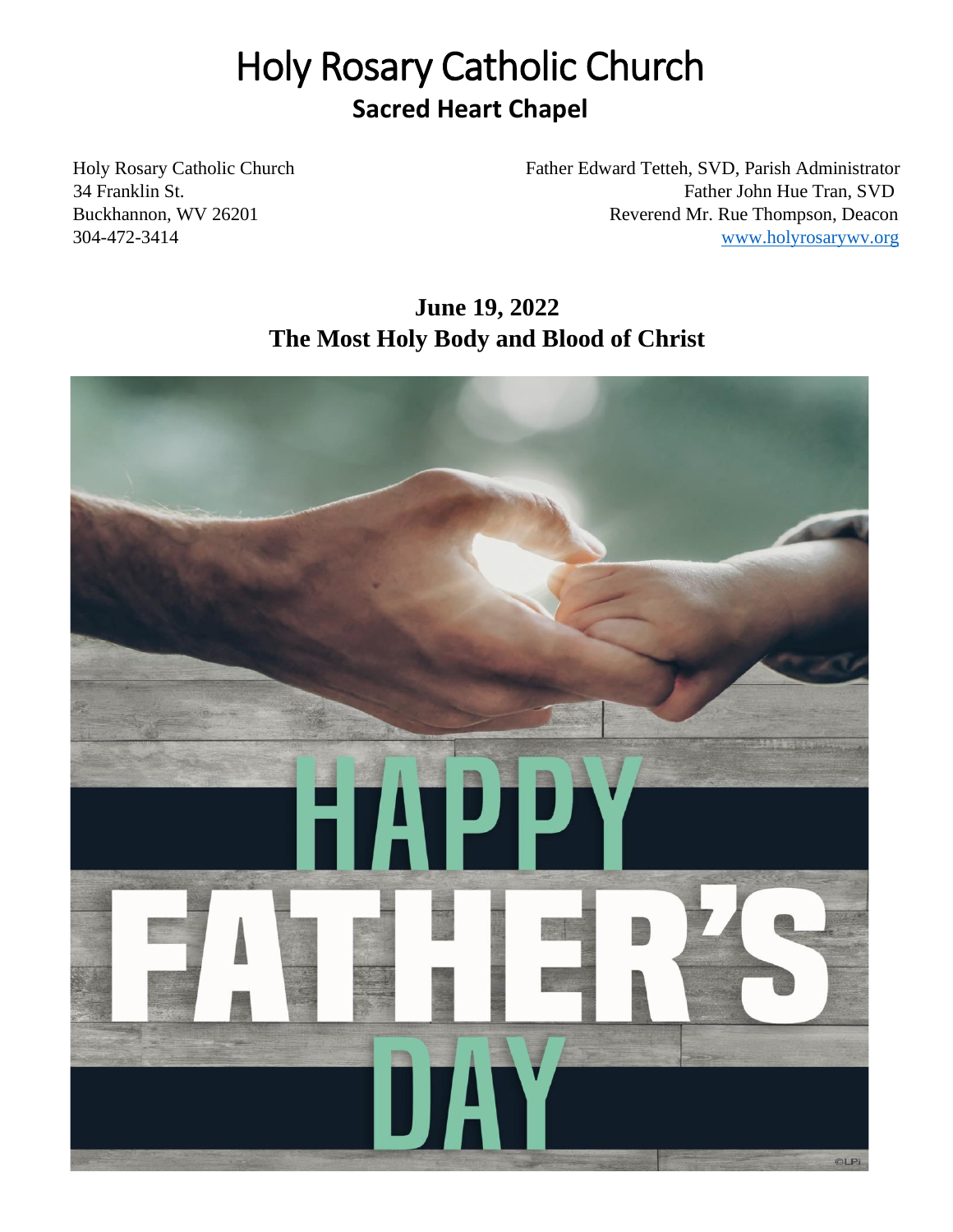# **FATHER'S DAY BREAKFAST IS THIS WEEKEND - JUNE 19**

Make plans now to attend our Father's Day Breakfast on June 19, at 10 a.m. in Marist Hall. We will dazzle our dads, grandpas and all of our parishioners and friends with a hearty breakfast of excellent eggs, splendid sausage, fabulous fruit, and a taste of some home-made cinnamon rolls! Coffee and drinks will complete this special tribute to our dads. If your dad is not here, come anyway and enjoy this special meal, made with love by a special group of women in our parish. **Father's Day Breakfast ~June 19th**

#### **What Do You Want?**

On June 14, we sent a survey through Flocknote, asking what YOU want to see happen, educationwise, in our parish. If you're not getting Flocknote, call the parish office at 304-472-3414 or send an email to [Mash111@aol.com](mailto:Mash111@aol.com) with your email address and phone number. If you have suggestions about future adult religious education programs at Holy Rosary and don't want to use Flocknote, call/email the parish office with your opinions. YOUR opinion matters!!

#### **TOGETHER IN HOLINESSTM:Where Spouses Discover God's Plan for Their Family**

*Together in Holiness* is a marriage enrichment initiative that inspires couples to grow together in holiness and empowers and equips parents to form their children in the Catholic faith. Spouses gather as a community of friends for a 7-part series to explore their call to holiness in and through their marriage and family life. Starting at 6 p.m. on Monday, June 20 (then July 18, Aug. 15, Sept. 19, Oct. 17, Nov. 14 and Dec. 12) Sessions will be held at the Carmona residence in Buckhannon, God bless!

Please contact Sal or Virginia Carmona at (304) 642- 0867 [vcarmona426@gmail.com](mailto:vcarmona426@gmail.com) for more information.

#### **Catholic Sharing Appeal**

Over the last couple months, we have talked a great deal about the *Catholic Sharing Appeal* and the impact your gifts make on our parish, as well as in our diocese. We are pleased to share with you today that 27 parishioners have made a commitment to the 2022 appeal. It is important to note that we are already halfway to our monetary goal with \$7,285 pledged to our parish. Thank you to all of you who have already donated. Our goal is \$13,315. If you haven't made a gift yet, it's not too late! You can visit the CSA website, dwc.org/csa. Please know how much we appreciate your support of our parish and our diocese. Together

we can do great things to carry out the work of the Church.

#### **Help the Diaper Bank**

The Diaper Bank need diapers for preemies and newborns. Also needed: boys pull-ups, 4T and 5T. Please drop them off at the parish hall. Thanks!

#### **Join us**

Saintly Seniors Bible Study – Continues on Thursday, June 23 at 10:30 a.m.

Study on Forgiveness – Continues on June 24 at 10:30 a.m. in Marist Hall.

#### **Attention Lectors**

During the summer, we will not have a cantor or musician on Saturday evenings. If you are reading at a Saturday evening liturgy, please make sure that you also read the psalm response, the gospel acclamation and the prayers of the faithful. (The prayers of the faithful are located on the cantor's stand in a white binder.) This is for Saturday evening only until the end of summer.

### **Last Week's Collection**

Offertory: \$1,747 Loose cash: \$392 Second Collections this month: Peter's Pence Building Fund Attendance: 6/11: 51 6/12: 67

**June 19 – Body and Blood of Christ A Vocation View:** Jesus asked, "Why do you not give them something to eat yourselves?" What do you have to offer to the hungry world? **DIVINE WORD MISSIONARIES and SISTER SERVANTS OF THE HOLY SPIRIT 800-553-3321**

#### **Men's Group Moves Meeting Time**

Our Holy Rosary Men's Group will now be meeting on Thursday evenings at 6:30 p.m. in Marist Hall. All men of the parish are invited to attend these meetings of learning, prayers, and fellowship.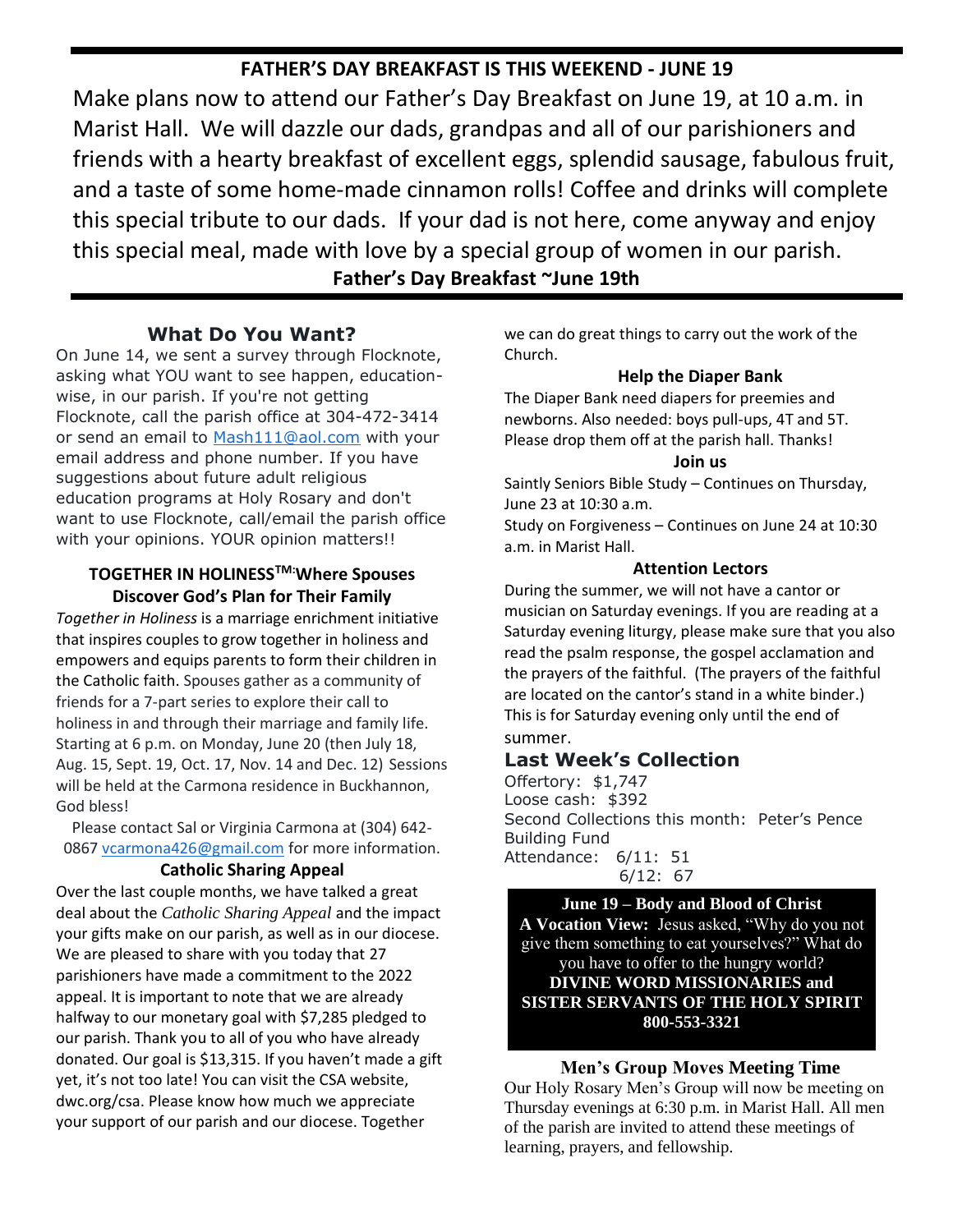#### **Thank You From the Parish House**

Thank you for your recent gift! We are grateful for your partnership as we work to "love thy neighbor," and for your support of our mission and ministry. Last month, our Easter food box distribution provided all items needed for a healthy, traditional holiday meal to 432 families. This program, among many others, is successful because of the generosity of our donors, including you, and we deeply appreciate your compassion for our neighbors-in-need. We wish you a blessed springtime full of happiness! With gratitude, Kristi Wilkerson, Director

### Hey Kids! It's time for C.A.M.P 2022!

C.A.M.P. Wade (Catholic Awareness Midsummer Program) is scheduled for July 31-August 6, 2019. Please mark your calendars. We look forward to seeing you at this fun, faithfilled week at the old Bishop Hodges Pastoral Center, in Huttonsville. Applications are available now. We can always use adult volunteers in various capacities. If you are also interested in serving as a volunteer for C.A.M.P., and / or have other questions, please contact Deacon Raymond at 304-636- 0546.

|                 | Sat.<br>June 18   | Sun.<br>June 19 | Sat.<br>June 25 | Sun.<br>June 26 |
|-----------------|-------------------|-----------------|-----------------|-----------------|
| Lectors         | Skip G.           | Andrea E.       | Sister Fran     | Jalna J.        |
| <b>Greeters</b> | Jerry &<br>Cherly | Volunteers      | Tracy M.        | Charlie M.      |

# **Psalm Response: "**You are a priest forever, in the line of Melchizedek**."**



As we celebrate the Nativity of John the Baptist this week, we remember his words: "He will baptize you with the Holy Spirit and fire" (Mt 3:11). Jesus came to baptize us in the Holy Spirit, and the power and grace that comes from baptism in the Holy Spirit changes lives. Explore the meaning of this sacrament in this episode of The Wild Goose!



To set up your free account visit formed.org/signup and select our parish.



|                                                                      | Janet Snyder     |
|----------------------------------------------------------------------|------------------|
|                                                                      |                  |
|                                                                      | Jim Hawkinberry+ |
| (Holy Hour6 pm We pray for health workers and essential<br>workers.) |                  |
|                                                                      |                  |
|                                                                      | Ed Balli+        |
|                                                                      |                  |
| Saturday, June 257 pmPeople of the Parish                            |                  |
| Sunday, June 269 amDeceased members of the Derico                    |                  |
| Family                                                               |                  |
|                                                                      |                  |
| Beljan+                                                              |                  |
| **Mass is held at Sacred Heart Chapel in Pickens                     |                  |

### **Please remember in your prayers:**

Rue Thompson, Jalen Welcome, Tori Odom, Dolores Reynoso, Nina Stump, Kate Deasy, Linus Deasy, Rosemary Austin, Phil Halligan, Pat Dagneault, David Daignault, Randy Trent, Macyah Riley, Ellie McCarthy, Duane Lohr, Christine Bengle, Frances Beckes, Daphne Johnston, Josephine Baxa, Tony Derico, Shirley Lundell, Helen Kee, Kay Sienkiewicz, Shanna Ericcson, Vonda Allman, Justin Moore.

Please pray for men and women in the military. **Please pray for those who have died.** 

Please pray for our Homebound: Mary Stump, Ron Frye, Rocenia Asbury, John Sneberger, Lorraine McLean, James McCartney, Nancy Beverlin, Shirley Linger, William McLean, Anna Powell, Barbara Elmore, Helena Bessinger, Virginia Cerullo, Alan and Jimmie Jo Simmon, Barbara Hillberry, Donnie Cox, Rose DeProspero.

# Camp Carlo Huttonsville, WV June 26 – July 30, 2022

This camp is open to students in grades 3 through 12. Rate is \$325.00 per child with scholarships available. There are 5 oneweek camps from which to choose.

**June 26th – July 2nd** – A "catch all week" from 3rd grade through 12th grade.

**July 3rd – July 9th** – Rising 6th graders to 8th graders.

**July 10th – July 16th** – Rising freshmen to seniors in high school.

**July 17th – July 23rd** – A "catch all week" from 3rd grade through 12th grade.

**July 24th – July 30th** – "A Camp Carlo Summer Vacation" **free** program for 7-12 year old's